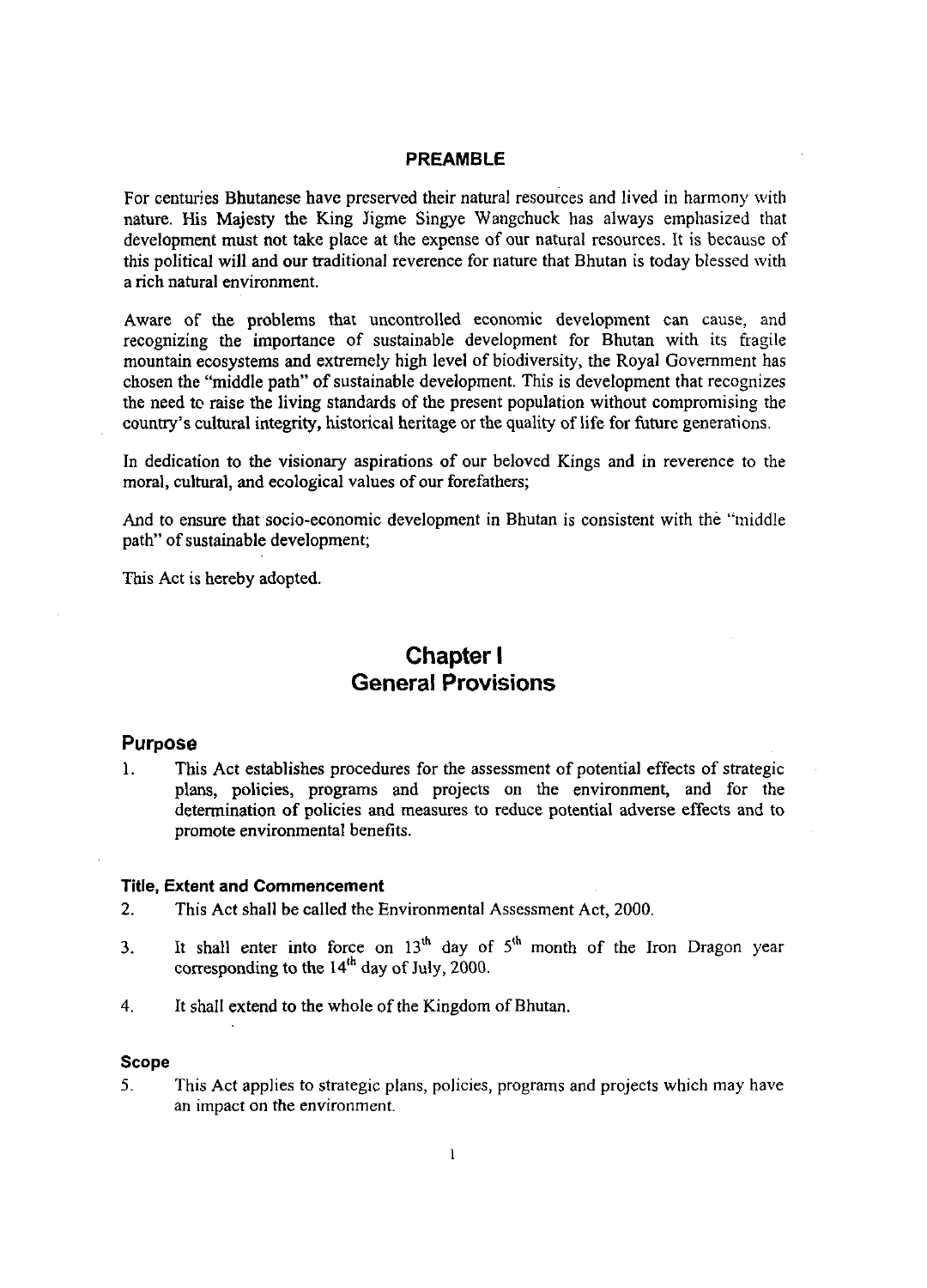#### **Definitions**

6. Under this Act:

- 6.1. Act means the Environmental Assessment Act, 2000.
- 6.2. Agency means a ministry, department, municipality established under the Bhutan Municipal Act, 1999 or any autonomous public body of the Royal Government of Bhutan.
- 6.3. Applicant means a person seeking a development consent or environmental clearance from a competent authority or the Secretariat.
- Competent Authority means any agency of the Royal Government which 6.4. has the power to issue a development consent for a project.
- $6.5.$ Concerned people means individuals, groups and communities whose interests may be affected by a project.
- Development consent means the approval issued or renewed by a 6.6. competent authority in the form of a license, lease, or permit for land use or construction.
- Emission means the direct or indirect release of substances, vibrations: heat 6.7. or noise from individual or diffkse sources in the project into the air, water or land.
- Emission control limit means the mass, expressed in terms of certain 6.8. specific parameters, concentration and/or level of an emission that a project or its activities may not exceed during one or more periods of time.
- Environment means the complex web of interrelationships between the 6.9. abiotic and biotic components which sustains life on earth, including the social, health and cultural aspects of human beings.
- Environmental assessment means all procedures required under Bhuranese  $6.10.$ law to identify means to ensure that the activities of a project are managed in an environmentally sound and sustainable way.
- Environmental clearance means the decision under Chapter **III** of this Act, 6.11. issued in writing by the Secretariat or the competent authority, to let a project proceed, which includes terms to ensure that the project is managed in an environmentally sound and sustainable way.
- $6.12.$ Environmental management plan means a plan which specifies the environmental, health and safety terms for the design, construction, operation, and decornmissioning of a project.
- Environmental terms means the requirements and conditions which the 6.13. project must comply with, as stated in the environmental clearance issued by the Secretariat or the competent authority, and any related requirements in the development consent.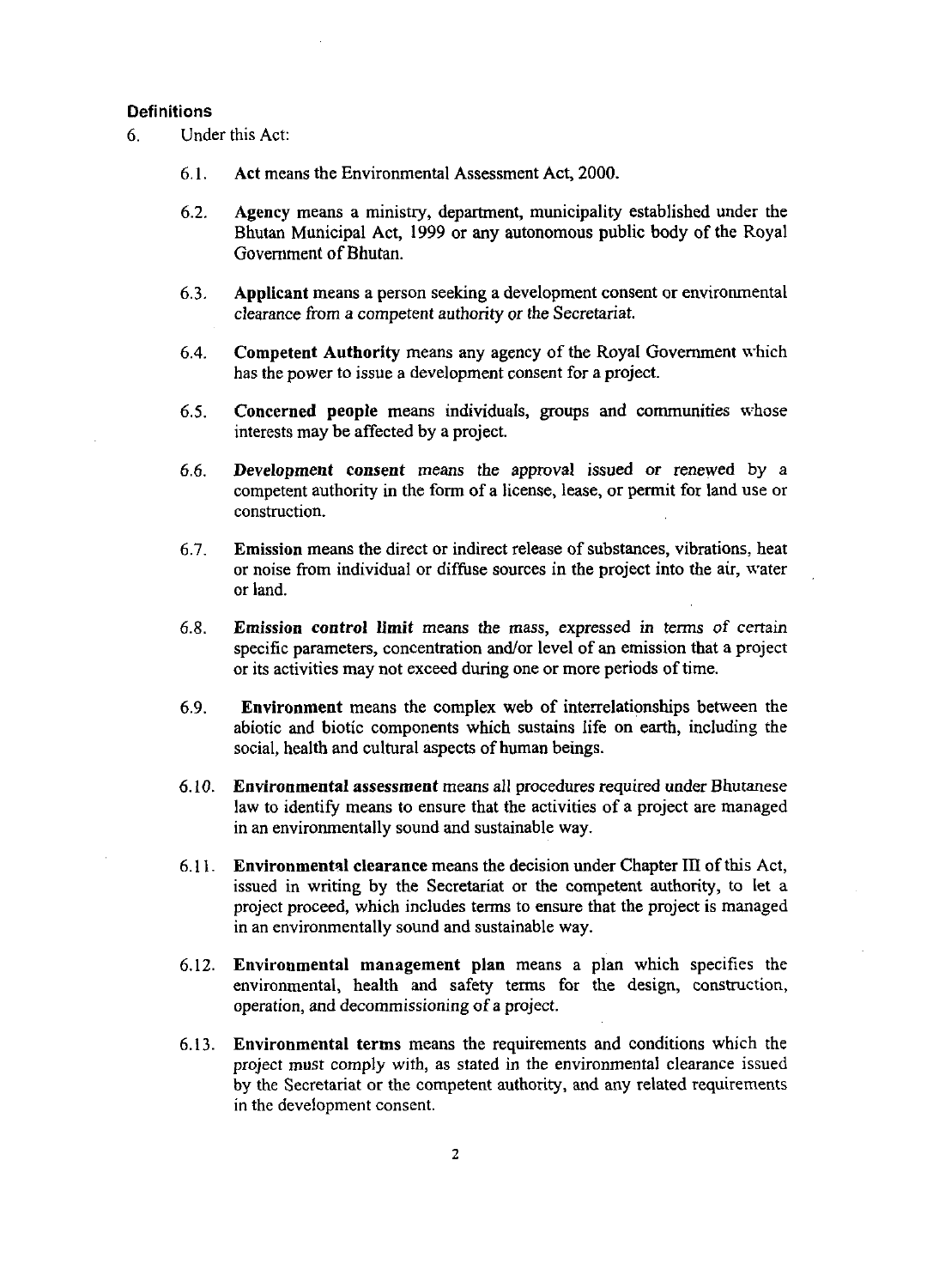- 6.14. Existing project means a project that received a development consent or began operation before the entry into force of this Act.
- 6.15. Holder means the recipient of an environmental clearance under Chapter **111.**
- 6.16. Kingdom means the Kingdom of Bhutan.
- 6.17. Monitoring means a program of systematic, objective and quantitative measurements, observations and reporting of projects that may have environmental impacts.
- 6.18. Person means any individual, legal entity, or agency.
- 6.19. Plan means a coordinated set of policies and programs, based on the political decisions of the Royal Government of Bhutan, intended to achievespecific objectives within a specified time period.
- 6.20. Program means a set of coordinated activities of the Royal Government of Bhutan to achieve specific objectives of a plan.
- 6.21. Project means an activity which may have significant effects on the environment.
- 6.22. Royal Government means the Royal Government of Bhutan.
- 6.23. Screening means the determination by the Secretariat or :he competent authority of how the environmental assessment process under Chapter 111 of this Act shall be applied to a project.
- 6.24. Secretariat means the Secretariat of the National Environment Commission, or its successor as may be decided by the Royal Government.
- 6.25. Strategic Environmental Assessment means a systematic process for evaluating the environmental consequences of a proposed policy, plan or program of the Royal Government.

## **Chapter II Environmental Clearance**

#### **Environmental concerns**

7. The Royal Government shall ensure that environmental concerns are fully taken into account when formulating, renewing, modifying and implementing any policy, plan or program, as per regulations that may be adopted according to Article 32.2.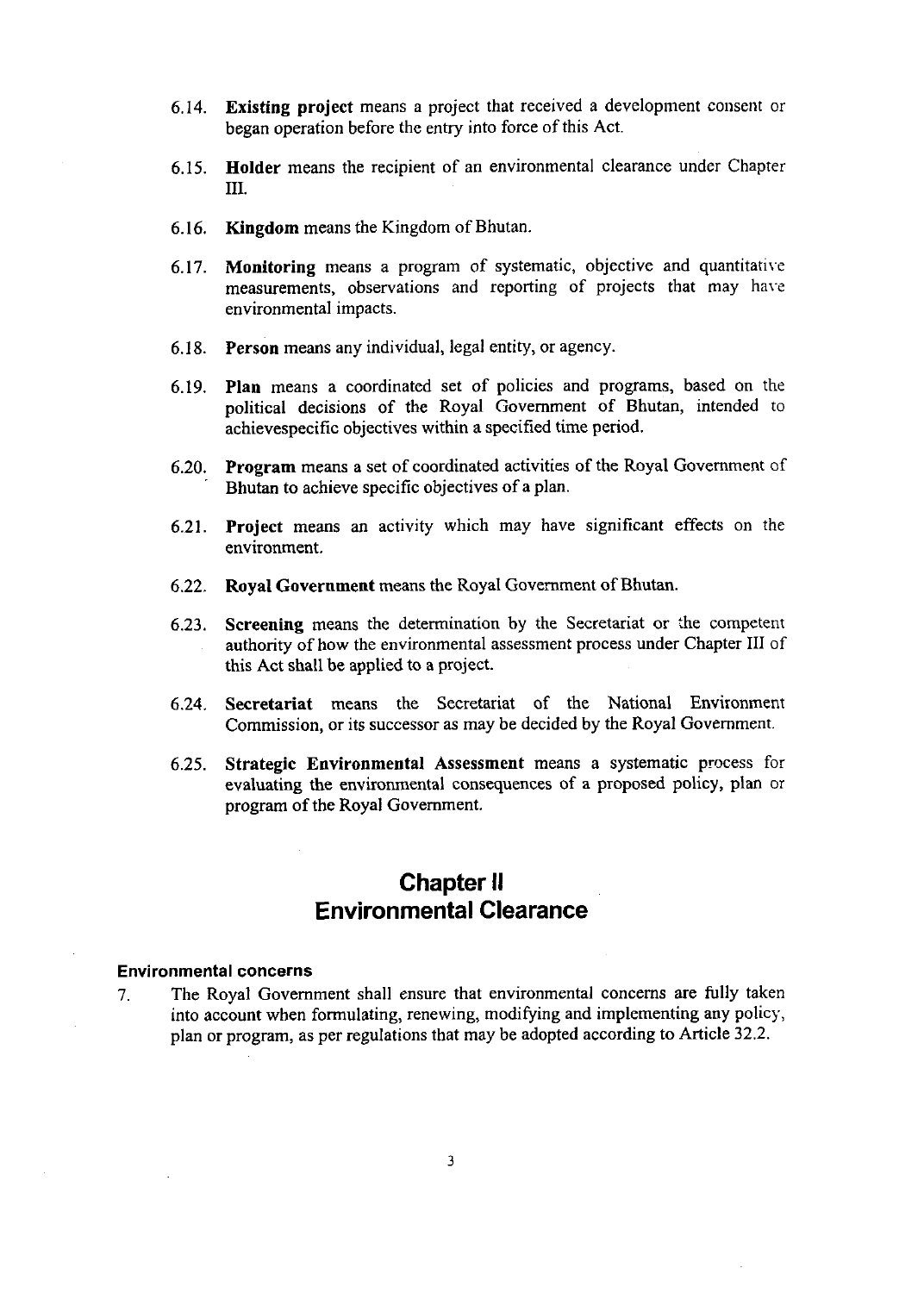#### Environmental clearance

- 8. The issuance of an environmental clearance shall be prerequisite to the issuance of a development consent.
- 9. A project of the Royal Government that does not require a development consent may commence only after receiving an environmental clearance from the Secretariat.
- 10. The environmental clearance shall set out environmental terms for the project. When a development consent is required, the environmental clearance shall be attached to and be an integral part of it.

## **Chapter Ill The Environmental Assessment Process**

#### General procedure

- 11. Any person who seeks to cany out a project that requires a development consent shall include in the application to the competent authority a description of the potential environmental effects of the project.
- 11. The competent authority may accept the application when it determines that the information provided is sufficient for screening and environmental assessment of the project under this Act.
- l?. Except for listed projects under Article 33.1, the competent authority shall forward the application and related information regarding the project to the Secretariat for screening.
- 1 The Secretariat shall screen the project when it determines that the information provided in the application is sufficient to identify the potential environmental effects of the project.
- 15. If the Secretariat cannot, on the basis of the information provided by the applicant, identify the potential environmental effects of the project, or if the information provided is not sufficient to demonstrate that the project satisfies the terms in Article 18, the competent authority shall ask the applicant to prepare environmental assessment documents according to terms of reference approved by the Secretariat.
- le. The applicant shall ensure that concerned people and organizations are informed and consulted before submission of the environmental assessment documents to the competent authority.
- 1<sup>-</sup> When it determines that the environmental assessment documents are complete, the competent authority shall forward them to the Secretariat.
- 15 The Secretariat may issue the environmental clearance when it is satisfied that: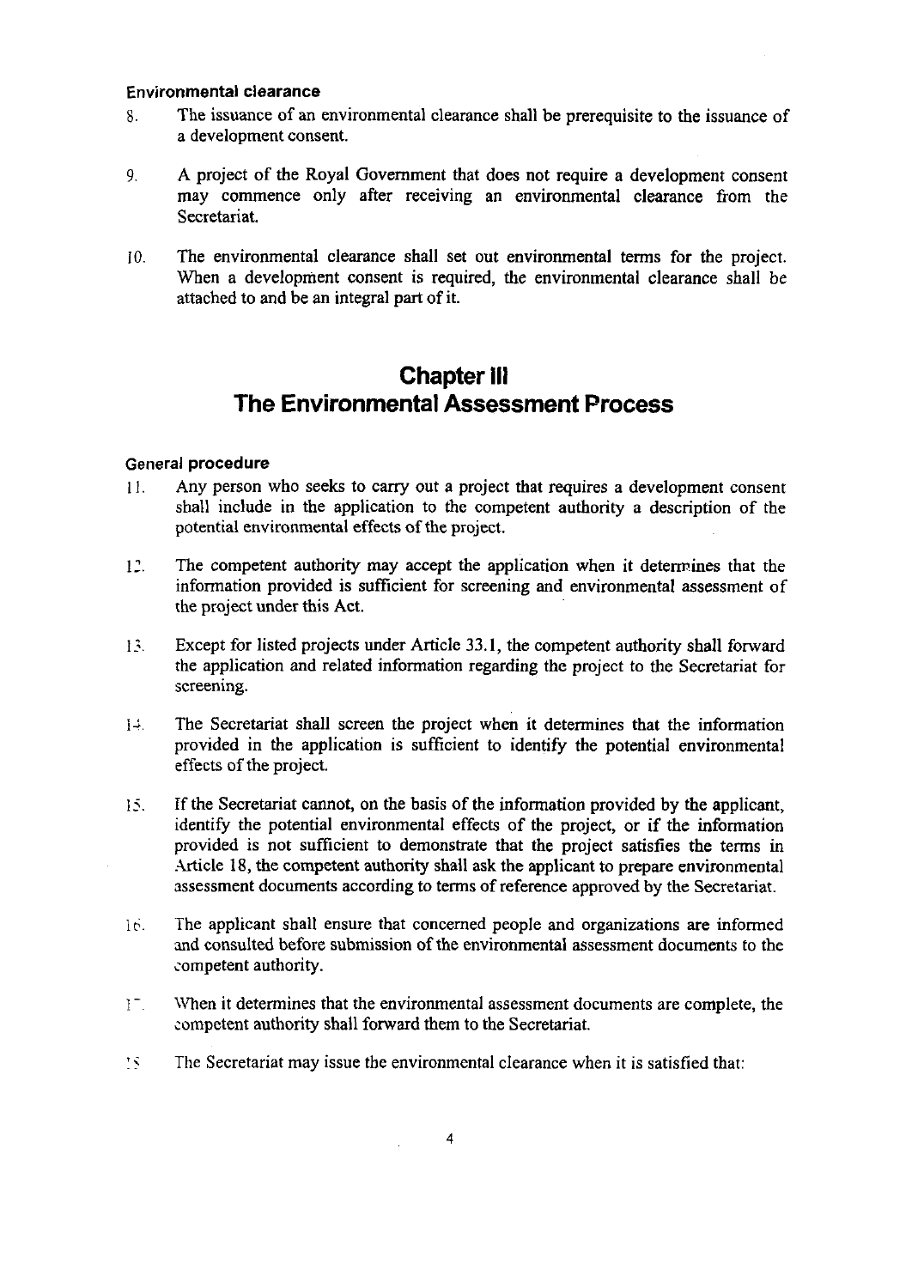- 18.1. The effects of the project on the environment are foreseeable and acceptable;
- 18.2. The applicant is capable of carrying out the terms of the environmental clearance;
- 18.3. The project, alone or in connection with other programs or activities, contributes to the sustainable development of the Kingdom and the conservation of its natural and cultural heritage;
- 18.4. Adequate attention has been paid to the interests of concerned people; and,
- 18.5. The project is consistent with the environmental commitments of the Kingdom.

#### **When development consent is not required**

- 19. Any agency that seeks to cany out a project that does not require a development consent shall submit an application to the Secretariat for an environmental clearance. The application shall include a description of the potential environmental effects of the project.
- 20. The Secretariat shall screen the project and may issue an environmental clearance when it determines that the information provided in the application is sufficient to identify the potential environmental effects of the project, and that the project satisfies the conditions in Article 18.
- 21. If the Secretariat cannot, on the basis of the information provided by the applicant, determine that the project satisfies the terms in Article 18, it shall ask the applicant to prepare environmental assessment documents according to terms of reference approved by the Secretariat.
- 22. Prior to submission of the environmental assessment documents, the agency shall ensure that concerned people and organizations are informed and consulted.

#### **Validity, modification and renewal**

- 23. The environmental clearance for a project shall be reviewed and may be revised and renewed at least every five years, unless a shorter period is stated in the environmental clearance.
- 24. The holder must notify the competent authority, or the Secretariat in the case of projects not requiring a development consent, of any changes planned in the operation of the project which may have effects on the environment. The terms of the environmental clearance may be modified accordingly.
- 25. Notwithstanding Articles **23** and 24, the Secretariat or the competent authority may review and modify the terms of the environmental clearance whenever the following circumstances may arise: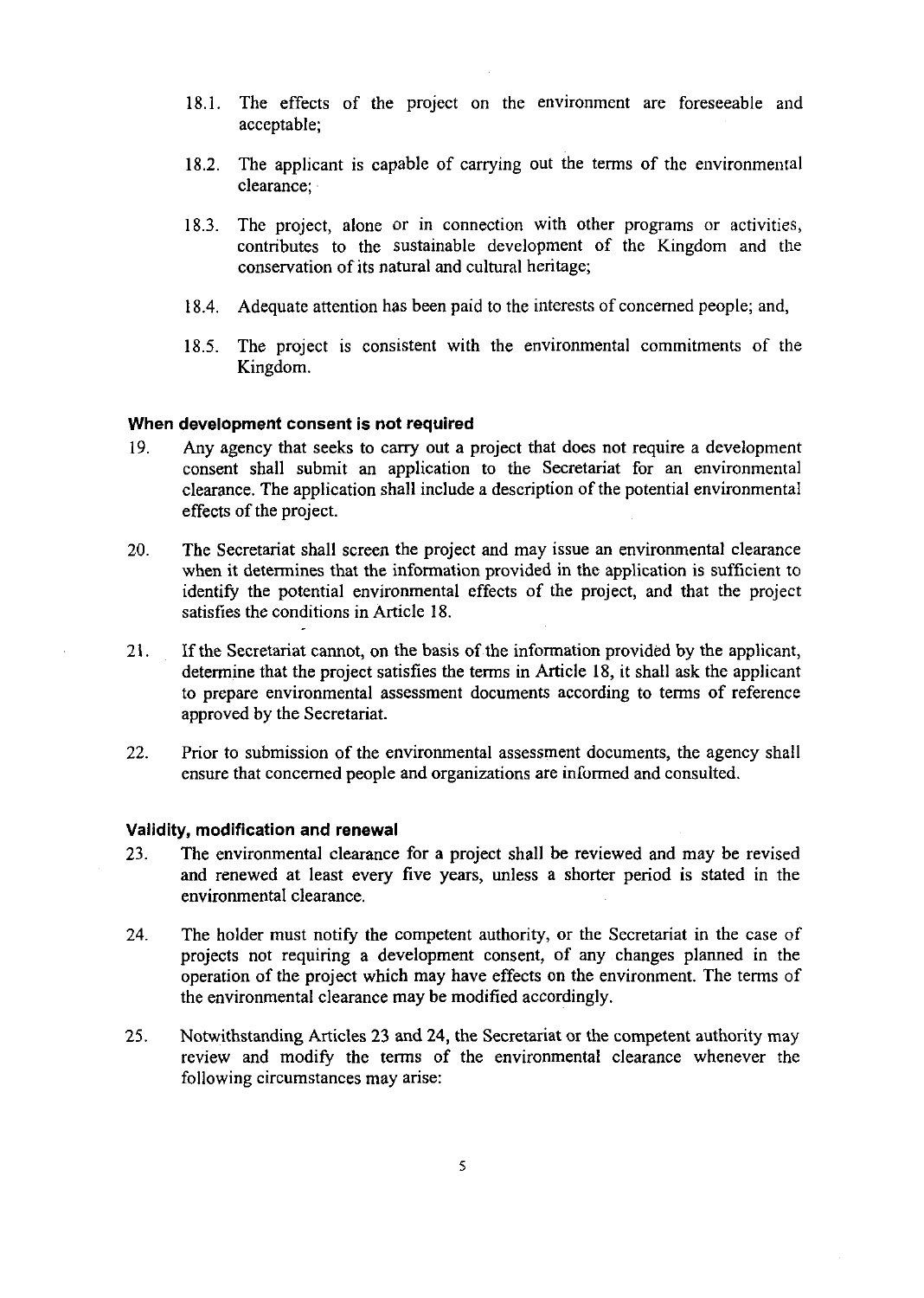- **25.1.** Unacceptable risks to the environment resulting from the project which were not known at the time the environmental clearance was issued,
- **25.2.** The availability of improved and cleaner technology, or
- **25.3.** To bring the project into compliance with changes to the laws of the Kingdom.

# **Chapter IV Information**

- *26.* The applicant shall provide any information in their possession or obtainable by them, which the Secretariat or the competent authority, determines is needed ro carry out their duties under this Act.
- **27.** Any agency holding information needed by applicants to fulfil1 their obligations under this Act shall make it available upon request within a reasonable time.
- 28. When a decision on the environmental clearance has been taken, the Secretariat or the. competent authority shall make a public announcement of the decision and make the following information available to the public:
	- **28.1.** A description of the project;
	- **28.2.** The environmental terms;
	- **28.3. A** description of measures to avoid or mitigate potential adverse impacrs and enhance positive impacts of the project;
	- **28.4.** The main reasons and considerations on which the decision is based, including the basis for the acceptance or rejection of views and arguments presented by other authorities and concerned people;
	- **28.5.** A non-technical summary of the information under Sub-articles **28.1** to **28.4.**
- **29.** Documents related to environmental clearances shall be kept on record at the office of the Secretariat or the competent authority and made available to the public upon request, as per established practice.
- 30. The applicant or the holder may request that specified information be kept confidential if dissemination would cause substantial harm to their commercial and industrial interests.
- 31. An agency may refuse to provide information to the public if it determines that it is confidential under national law and accepted legal practice regarding commercial and industrial confidentiality, intellectual property, and the safeguarding of the public interest.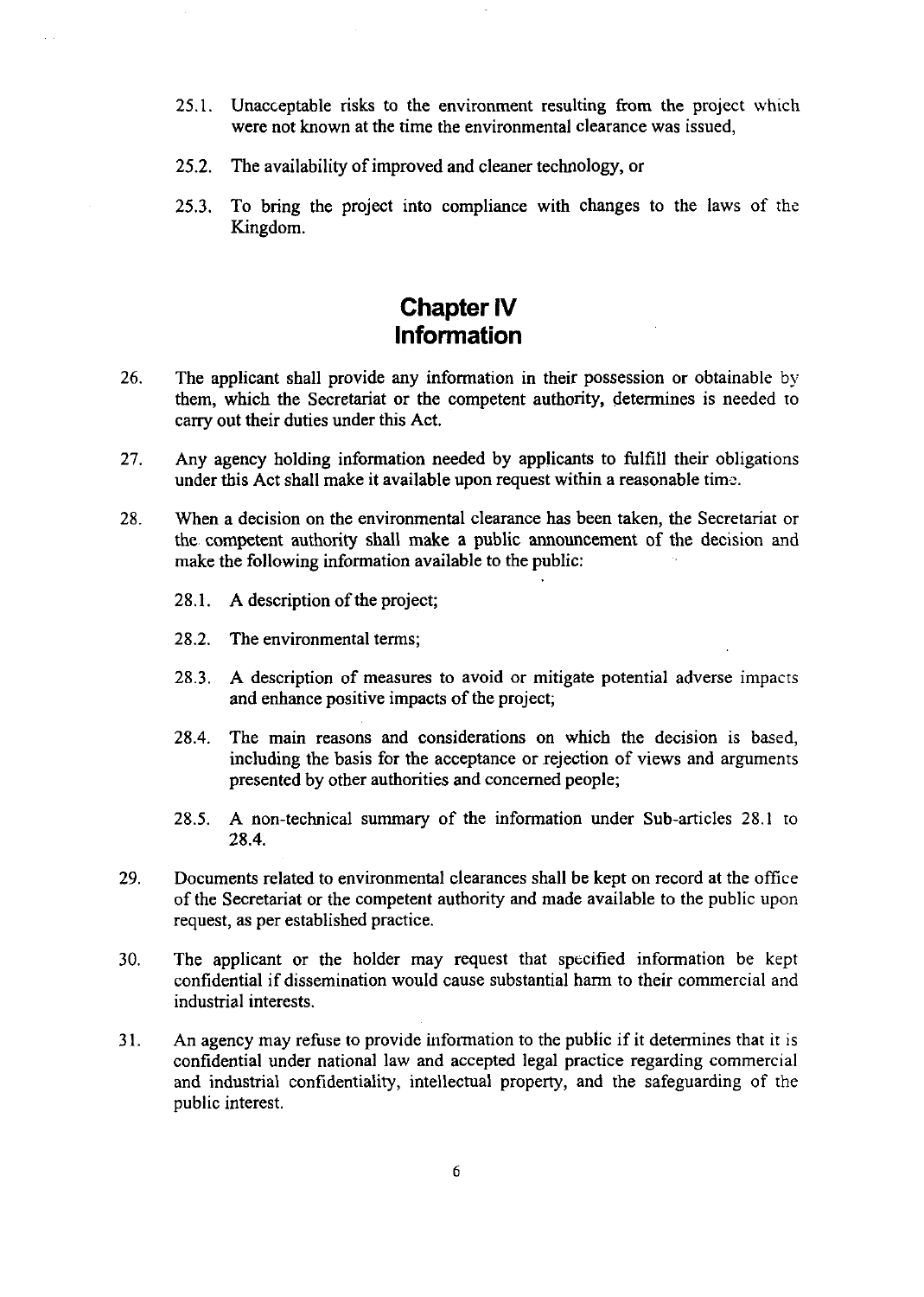# **Chapter V Functions and Powers**

#### **The National Environment Commission**

- 32. The National Environment Commission shall:
	- 32.1. Supervise the activities of the competent authorities and Secretariat, provide guidance and ensure the implementation of this Act;
	- 32.2. Adopt regulations defining requirements for strategic environmental assessment of policies, plans and programs of the Royal Government;
	- 32.3. Adopt regulations specifying the time frame within which existing projects shall achieve compliance with this Act;
	- 32.4. Adopt regulations and guidelines on public information, consultation, mediation and appeals, and on incentives for persons who may inform authorities about emergency situations under Article 48;
	- 32.5. Adopt regulations concerning decision-making and appeal procedures under this Act, where procedures do not exist under other laws;
	- 32.6. Adopt regulations concerning administrative sanctions, fines, and the payment of compensation for environmental damage resulting from projects that have received an environmental clearance under this Act;
	- 32.7. Bring complaints to the Department of Legal Affairs for the prosecution of violations of this Act.
- 33. The National Environment Commission may:
	- 33.1. Adopt a list of projects for which the competent authority shall screen and issue the environmental clearance;
	- 33.2. Adopt emission control limits for projects under this Act.
	- 33.3. Adopt fine schedule, which may be reviewed and revised
	- 33.4. Hear and decide disputes under this Act,

#### **The Secretariat**

- 34. The Secretariat shall:
	- 34.1. Decide on issuance of environmental clearance to projects under Chapter  $III:$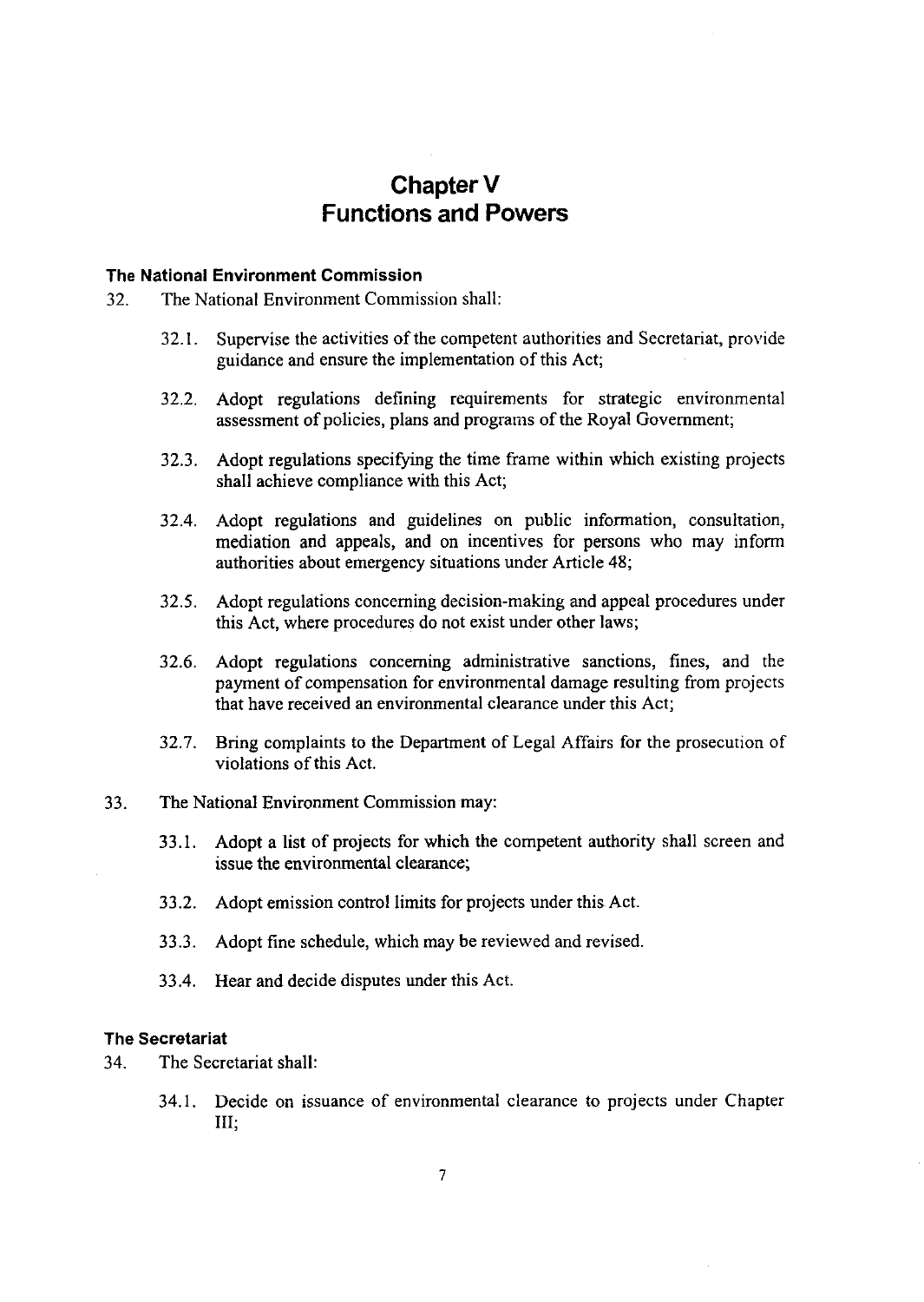- 34.2. Monitor and control compliance with the terms of environmental clearances;
- 34.3. Inform the competent authority of any violation of the terms of environmental clearance, or of any other potentially dangerous activities of a project under Article 40;
- 34.4. Report annually to the National Environment Commission on the implementation and enforcement of this Act, and propose necessary amendments to it.
- 35. The Secretariat, in consultation with the concerned competent authorities, shall issue regulations and guidelines concerning:
	- 35.1. Terms of reference for environmental assessments, environmental management plans, and other environmental assessment documents;
	- 35.2. Information to be included in the application for environmental clearance or development consent;
	- 35.3. Fee schedules to cover the costs of administering this Act;
	- 35.4. Monitoring and controlling compliance;
	- 35.5. Emergency response;
	- 35.6. Reporting on the implementation and enforcement of this Act;
	- 35.7. Any other matters necessary for the implementation and enforcement of this Act.
- 36. The Secretariat shall have the powers and duties of the competent authority under Articles 39 for the environmental clearance of projects under Articles 19 to 22.
- 37. When the applicant is a competent authority as defined under this Act, the Secretariat shall be the competent authority to issue environmental clearance and shall have the powers and duties defined under Article 36.
- 38. The Secretariat may appoint an Environmental Assessment Advisory Board to provide technical advice on the environmental assessment and the environmental terms for a project.

 $\epsilon = \frac{1}{2}$ 

#### The Competent Authority

- **39.** The competent authority shall:
	- 39.1. Attach environmental terms to the development consent which may contain applicable codes of best practices;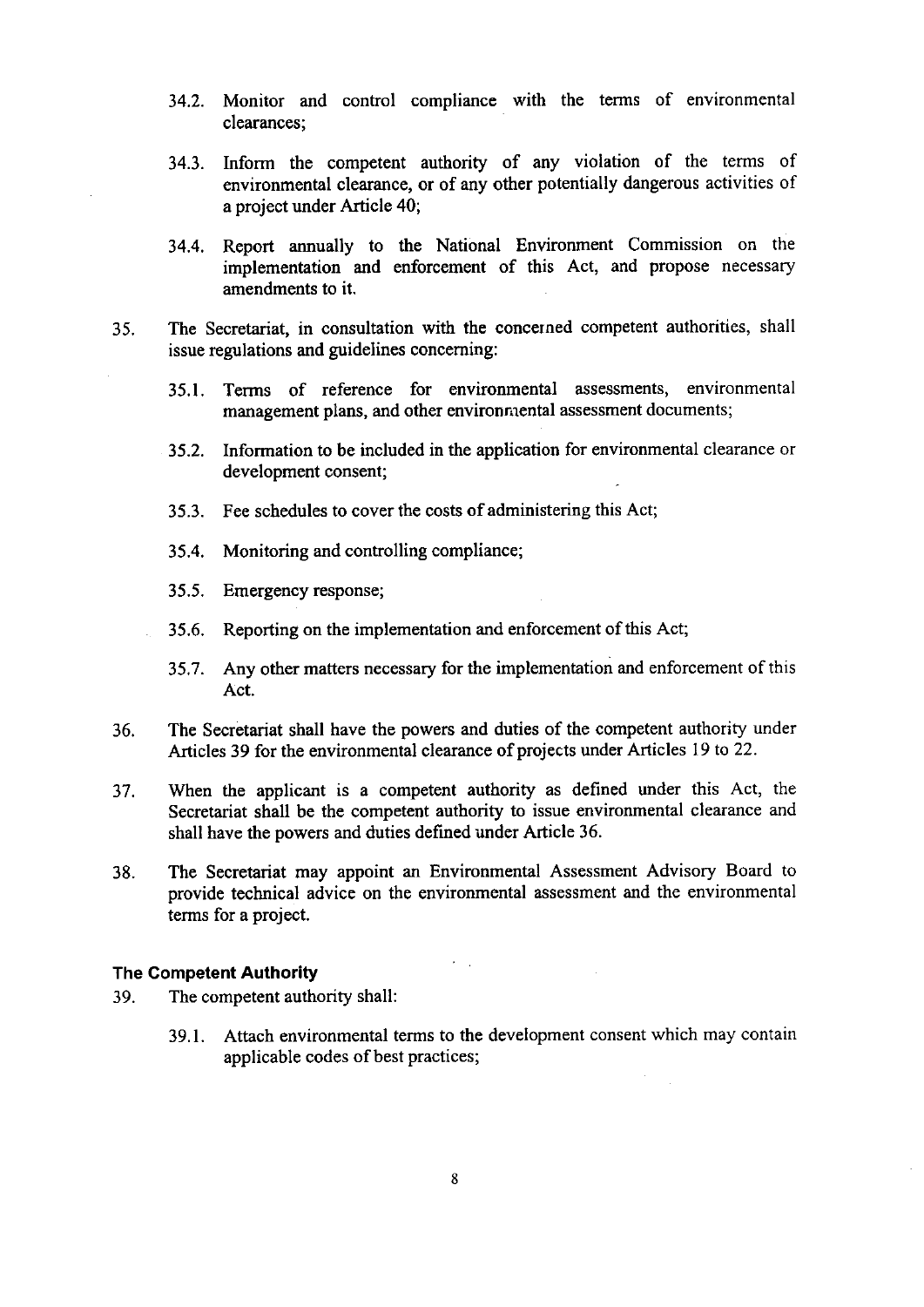- 39.2. Ensure that concerned people and agencies are adequately consulted before issuance of a development consent, as per regulations and guidelines that may be adapted under Article 32.4;
- 39.3. Monitor, control and enforce the terms of the environmental clearance attached to development consents, including ordering sanctions and compensation for environmental damage;
- 39.4. Report annually to the Secretariat on implementation, monitoring and enforcement of this Act.
- 39.5. In consultation with the Secretariat, adopt regulations on environmental, health and safety standards; codes of best practice; instructions; application forms; guidelines, and other documents and information materials concerning the implementation of this Act.

## **Chapter VI Monitoring and Control**

#### **Compliance**

- **40.** On becoming aware of non-compliance with the environmental terms or other activities related to a project that may be dangerous to the environment, the Secretariat shall notify the competent authority and may set a time limit for taking remedial measures.
- 41. When the competent authority fails to take action to remedy the situation within the time limit, the Secretariat may notify the Chairman of the National Environment Commission, assume the powers of the competent authority under this Act, and take any necessary action.
- 42. In case of non-compliance with the tenns of an environmental clearance, the competent authority or the Secretariat shall, by registered letter, notify the holder and order the project to comply with the environmental terms. They may direct it to take necessary measures using personnel and facilities approved by the competent authority or the Secretariat by a set time limit.
- 43. When the holder fails to comply with the order within the time limit, the competent authority or the Secretariat may take necessary corrective, protective and preventive measures to restore and maintain compliance with the terms of the environmental clearance.

#### **Right of access**

44. Officers of the Secretariat or the competent authority may, without prior notification, enter the site of a project in order to ensure compliance with the terms of the environmental clearance or to control an emergency under Article 47, and may: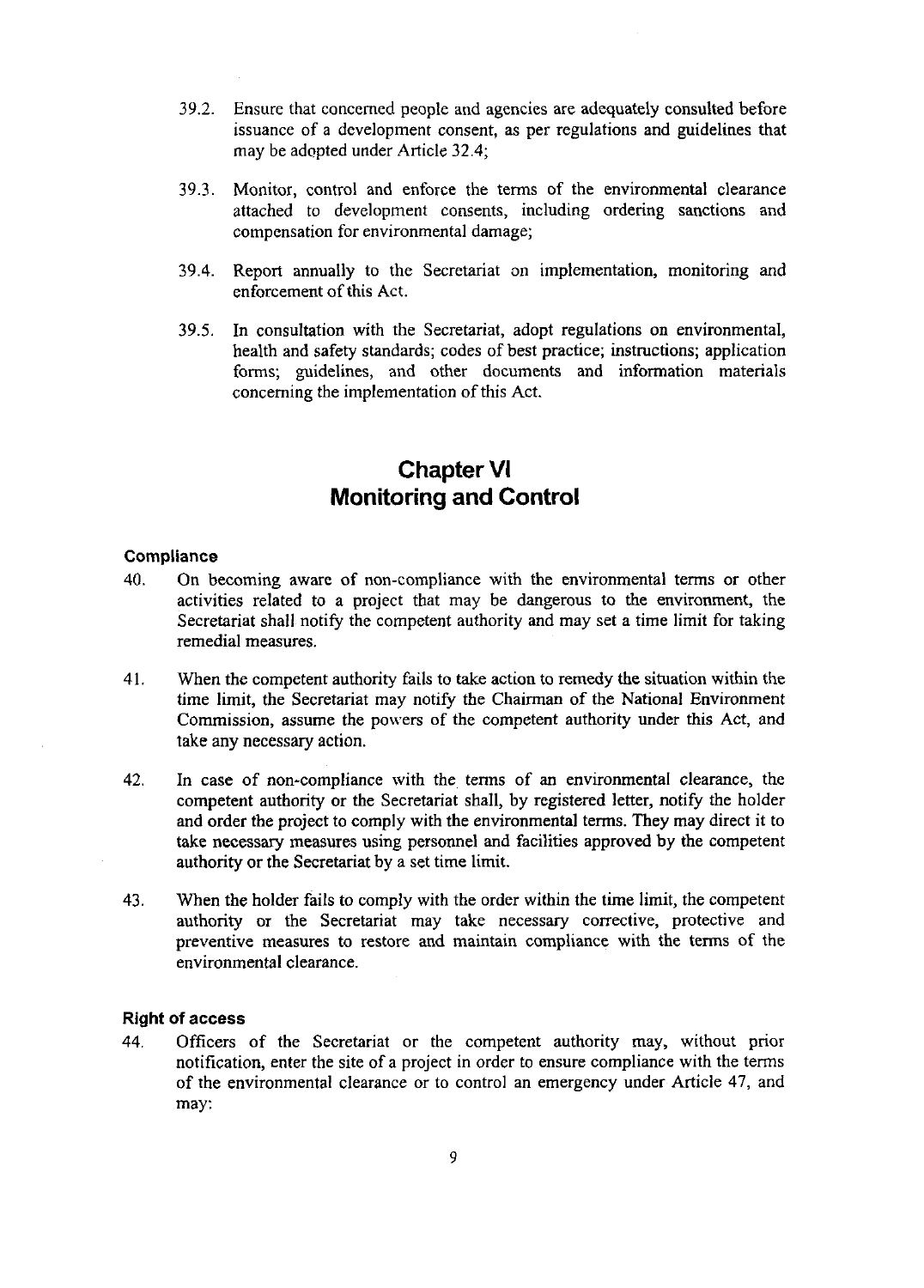- 44.1. Make visual inspections and spot checks;
- 44.2. Interview employees, occupants or persons on the site;
- 44.3. Collect samples in presence of the holder, their agent or the occupant of the site;
- 44.4. Inspect and take copies of relevant data or documents;
- 44.5. Take necessary measures to control immediate risks to the environment.
- 45. The holder, the manager or occupant at the site of the project shall provide full cooperation to officers acting under Article 44.
- 46. When necessary to achieve compliance with this Act, the competent authority or the Secretariat may call upon the assistance of any agency or law enforcing body, who shall provide full cooperation to officers acting under Article 44.

#### **Emergencies**

- 47. When immediate action is needed to prevent or control serious risk ro the envircnment from a project, the competent authority and the Secretariat shall, without prior notice to the holder, take necessary measures to prevent or control the risk, including immediate suspension or closure of the project or any activity of the project.
- 48. Any person who becomes aware of activities of a project that are likely to lead to serious risk to the environment shall immediately notify the competent authority, the Secretariat or the nearest local authority. The authority that receives such information or a court of law that may summon and hear such person for corroborative reasons, shall keep confidential the identity of the informing person.

# **Chapter VII Offenses and Penalties**

#### **Offenses**

- 49. The following actions shall constitute an offense under this Act:
	- 49.1. Establishing, commencing or canying out a project without the required environmental clearance;
	- 49.2. Altering or interfering with devices installed as per the environmental terms;
	- 49.3. Giving false or misleading statements or information regarding an application for or compliance with the environmental clearance to any officer acting under this Act;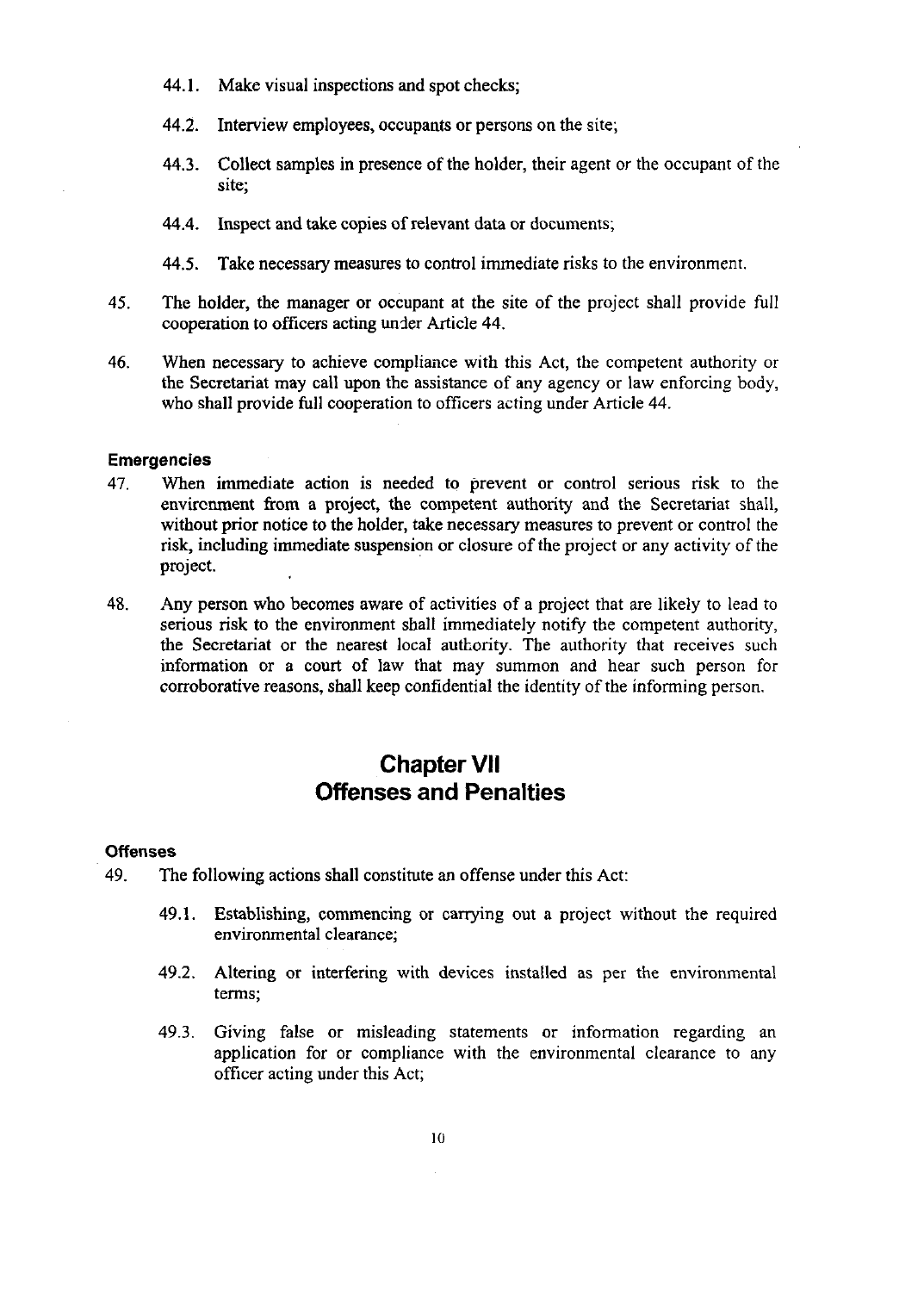- 49.4. Failure to comply with an order issued under Article 42;
- 49.5. Failure to provide information according to Articles 26 or 27;
- 49.6. Wilfully delaying or preventing access to the project site in violation of Article 44;
- 49.7. Failure to extend cooperation to officers of the competent authority or the Secretariat according to Articles 45 and 46;
- 49.8. Obstruction of an officer or employee of the competent authority or the Secretariat in execution of their duties under this Act;
- 49.9. Failure to report according to Article 48;
- 49.10. Failure to comply with the terms of the environmental clearance;
- 49.11. Issuance of an environmental clearance in violation of the procedures and requirements of this Act;
- 49.12. Failure to comply with any other provision of this Act, regulations or rules under it.

#### **Compensation and Sanctions**

- *50.* Whoever commits an offense under this Act may be subject to sanctions, held liable for payment of compensation for environmental damage resulting from their action, as well as subject to prosecution for any related criminal offense.
- 51. Sanctions under this Act include suspension or revocation of environmental clearance, in part or in whole, and payment of a fine.
- 52. The head of an agency that has been found to have committed an offense under Articles 49 and 58 shall be subject to administrative sanction as per the Royal Civil Service Commission Rules, 1990.
- **53.** The head of an agency or the Managing Director or owner of a legal entity that has been found to have committed an offense under Articles 49 and 58 may be held jointly or severally liable for any damage which occurs as a result of the offense.
- 54. The determination of liability for offenses committed under this Act shall take the following factors into account:
	- 54.1. Magnitude of the offense;
	- 54.2. Frequency of the offense;
	- 54.3. Actual or potential impact on the environment;
	- 54.4. The culpability of the offender;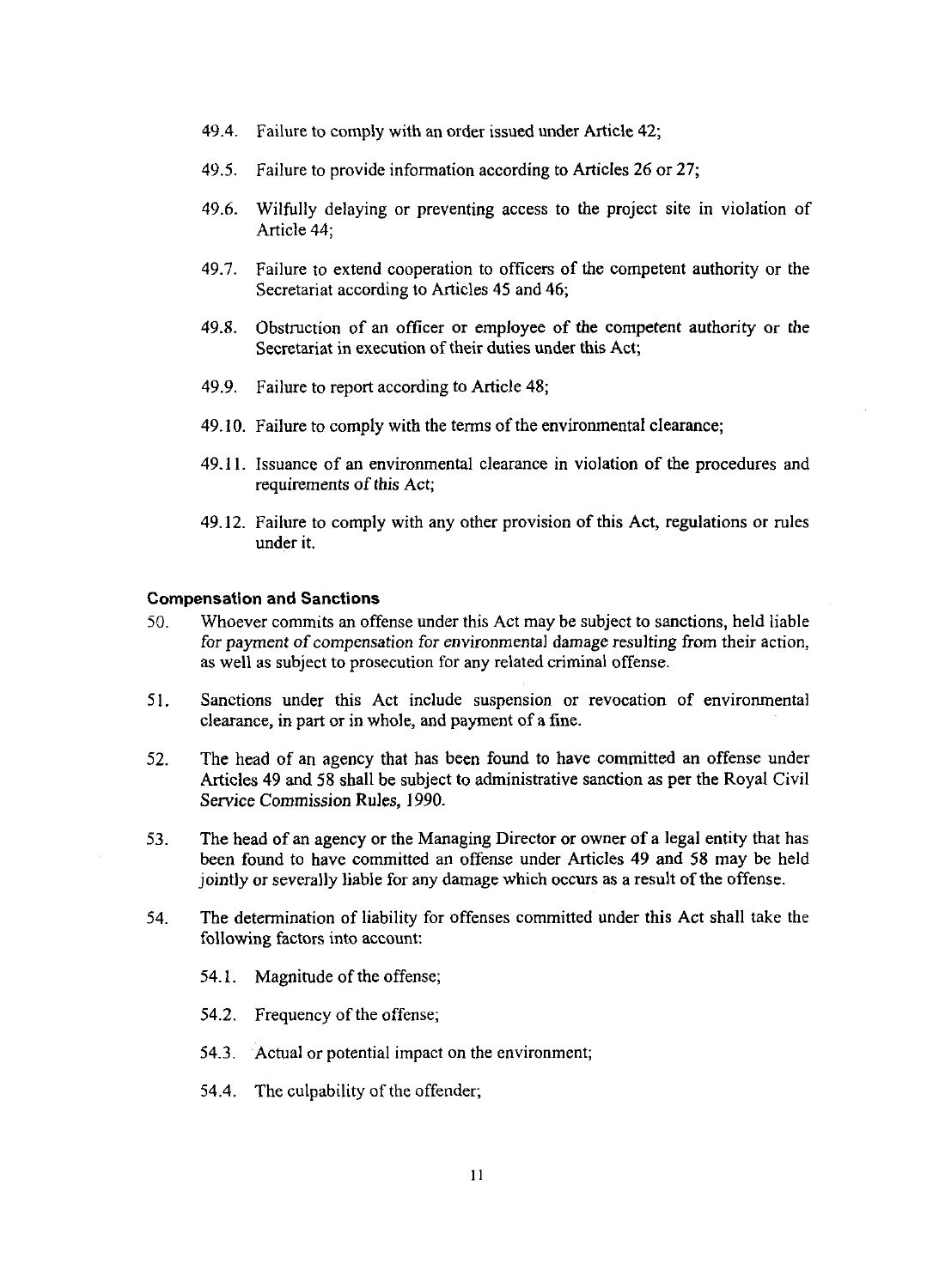**54.5.** The extent of the achieved or intended economic advantage from the offense.

#### **Jurisdiction**

- **55.** A Court of law or any specialized court or tribunal, which may be established by the Royal Government having original jurisdiction shall hear the cases under this Act.
- **56.** When the penalties for offenses committed under this Act are also covered by any other law, thc penalties shall be determined as per this Act.

### **Publication of offenders**

57. The competent authority or the Secretariat may publish the name, business office, offense and penalty imposed of any person who is found liable for an offense under this Act and who commits the same offense again. Publication may be in the newspaper, broadcast media or in any other manner that the Secretariat or competent authority deems fit.

### **Chapter Vlll Performance of duties**

#### **Performance of Duties**

*58.* The officers of the competent authorities and the Secretariat shall cany out their duties in good faith and for the purpose of implementing the requirements of this Act.

## **chapter IX Appeals and Dispute Resolution**

#### **lnteragency conciliation**

**59.** Where more than one agency is affected by a proposed project, the head of the Secretariat may convene a meeting of concemed agencies to seek a common solution.

#### **Dispute Resolution**

- *60.* In case of a dispute under this Act, the concemed parties shall first attempt to settle the matter amicably and in good faith through informal dialogue.
- 61. In the event of failure to settle the dispute amicably, any party may appeal to the National Environment Commission, which shall have discretion to hear or refuse the case.